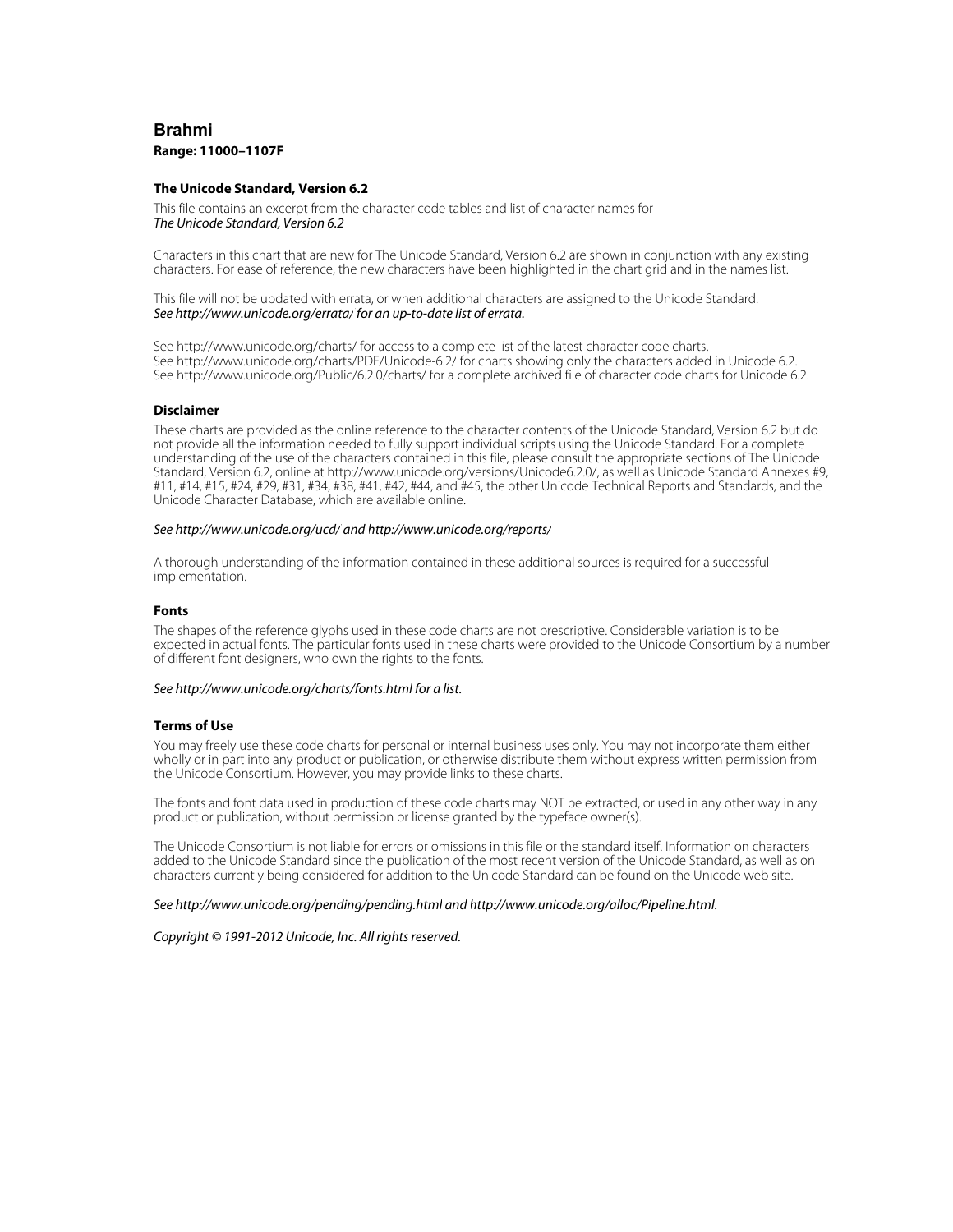|                         |                   |                   |                        |                             |                               |                  |                      | 1100 1101 1102 1103 1104 1105 1106 1107 |
|-------------------------|-------------------|-------------------|------------------------|-----------------------------|-------------------------------|------------------|----------------------|-----------------------------------------|
|                         |                   |                   |                        |                             |                               |                  |                      |                                         |
| 0                       | $\bigcirc$ .      | $\Lambda$         | ራ                      | $\mathsf T$                 | $\mathbb{Q}$                  |                  |                      |                                         |
|                         | 11000             | 11010             | 11020                  | 11030                       | 11040                         |                  | 11060                |                                         |
|                         |                   |                   |                        |                             |                               |                  |                      |                                         |
|                         |                   |                   | T                      | と                           |                               |                  | $\bm{\mathsf{X}}$    |                                         |
| 1                       | $\langle \rangle$ |                   |                        |                             |                               |                  |                      |                                         |
|                         | 11001             | 11011             | 11021                  | 11031                       | $\sum_{11041}$                |                  | 11061                |                                         |
|                         |                   |                   |                        |                             |                               |                  |                      |                                         |
| $\overline{\mathbf{c}}$ | $\bigcirc$        | $\mathsf{L}$      | $\lambda$              |                             | $\sim$   ሥ                    |                  | $\mathbf  \Phi$      |                                         |
|                         |                   |                   |                        | 11032                       |                               |                  |                      |                                         |
|                         | 11002             | 11012             | 11022                  |                             | 11042                         | 11052            | 11062                |                                         |
| 3                       |                   |                   | $\odot$<br>11023       | ပြ<br>11033                 | रित<br>11043                  | $=$<br>11053     | $\bigoplus$<br>11063 |                                         |
|                         | $\mathbf X$       |                   |                        |                             |                               |                  |                      |                                         |
|                         | 11003             | 11013             |                        |                             |                               |                  |                      |                                         |
|                         |                   | ገ<br>11014        | $\mathcal{P}$<br>11024 | $\mathbf{r}$                | $\overline{\circ}$ .<br>11044 | Ξ                | H                    |                                         |
| $\overline{\mathbf{4}}$ | ⊗                 |                   |                        |                             |                               |                  |                      |                                         |
|                         |                   |                   |                        |                             |                               |                  |                      |                                         |
|                         | 11004             |                   |                        | 11034                       |                               | 11054            | 11064                |                                         |
| 5                       | H                 | Λ                 | D                      | $\mathbf{\varphi}$          | $\overline{\mathbb{C}}$ .     | $\pm$            | $\overline{4}$       |                                         |
|                         |                   |                   |                        |                             |                               |                  |                      |                                         |
|                         | 11005             | 11015             | 11025                  | 11035                       | 11045                         | 11055            | 11065                |                                         |
|                         |                   |                   |                        |                             |                               |                  |                      |                                         |
| 6                       | 廾                 | し                 | $\mathbf{1}$           | δ                           | $\overline{\odot}$ .          | $\mathsf{h}$     |                      |                                         |
|                         | 11006             | 11016             | 11026                  | 11036                       | 11046                         | 11056            | 11066                |                                         |
|                         |                   |                   |                        |                             |                               |                  |                      |                                         |
|                         |                   | Е                 | し                      | $\mathbf L$                 |                               | $\epsilon$       |                      |                                         |
| 7                       |                   |                   |                        |                             |                               |                  |                      |                                         |
|                         | 11007             | 11017             | 11027                  | 11037                       | 11047                         | 11057            | 11067                |                                         |
|                         |                   | $\mathbf d$       | ပြ                     | $\sqrt{2}$                  | II                            | $\mathfrak{D}$   |                      |                                         |
| 8                       |                   |                   |                        |                             |                               |                  |                      |                                         |
|                         | 11008             | 11018             | 11028                  | 11038                       | 11048                         | 11058            | 11068                |                                         |
|                         |                   | $\phi$            | $\Box$                 | ैं।                         |                               | $\triangleright$ | र्                   |                                         |
|                         |                   |                   |                        |                             |                               |                  |                      |                                         |
| 9                       |                   |                   |                        |                             |                               |                  |                      |                                         |
|                         | 11009             | 11019             | 11029                  | 11039                       | 11049                         | 11059            | 11069                |                                         |
|                         |                   | F.                | $\Box$                 | $\frac{1}{\sqrt{2}}$        | $\blacksquare$                | $\mathsf{S}$     |                      |                                         |
| Α                       |                   |                   |                        |                             |                               |                  |                      |                                         |
|                         | 1100A             | 1101A             | 1102A                  |                             | 1103A 1104A                   | 1105A            | 1106A                |                                         |
|                         |                   |                   |                        | ц                           |                               |                  |                      |                                         |
| B                       | Х                 |                   | X                      | $\mathcal{L}^{\mathcal{A}}$ |                               | $\alpha$         |                      |                                         |
|                         |                   |                   |                        |                             |                               |                  |                      |                                         |
|                         | 1100B             | 1101B             | 1102B                  | 1103B                       | 1104B                         | 1105B            | 1106B                |                                         |
| C                       | X                 | $\mathsf{h}$      |                        | $\mathbb{Z}$                |                               | A                |                      |                                         |
|                         |                   |                   |                        |                             |                               |                  |                      |                                         |
|                         | 1100C             | 1101C             | 1102C                  | 1103C                       | 1104C                         | 1105C            | 1106C                |                                         |
|                         | Ն<br>1100D        | $\mathcal{C}_{0}$ |                        | $\mathcal{L}_{\mathcal{L}}$ | ⊛                             | <u>ഹ</u>         | ີ<br>1106D           |                                         |
| D                       |                   |                   |                        |                             |                               |                  |                      |                                         |
|                         |                   |                   |                        |                             |                               |                  |                      |                                         |
| E                       |                   | 1101D<br>( )      | 1102D<br>J             | 1103D<br>ृ                  | 1104D                         | 1105D<br>닛       | $\zeta$              |                                         |
|                         | $\cdot$           |                   |                        |                             |                               |                  |                      |                                         |
|                         |                   |                   |                        |                             |                               |                  |                      |                                         |
|                         | 1100E             | 1101E             | 1102E                  | 1103E                       |                               | 1105E            | 1106E                |                                         |
| F                       |                   |                   |                        |                             |                               | G                | ባ                    |                                         |
|                         |                   |                   |                        |                             |                               |                  |                      |                                         |
|                         | 1100F             | 1101F             | 1102F                  | 1103F                       |                               | 1105F            | 1106F                |                                         |

The Unicode Standard 6.2, Copyright © 1991-2012 Unicode, Inc. All rights reserved.